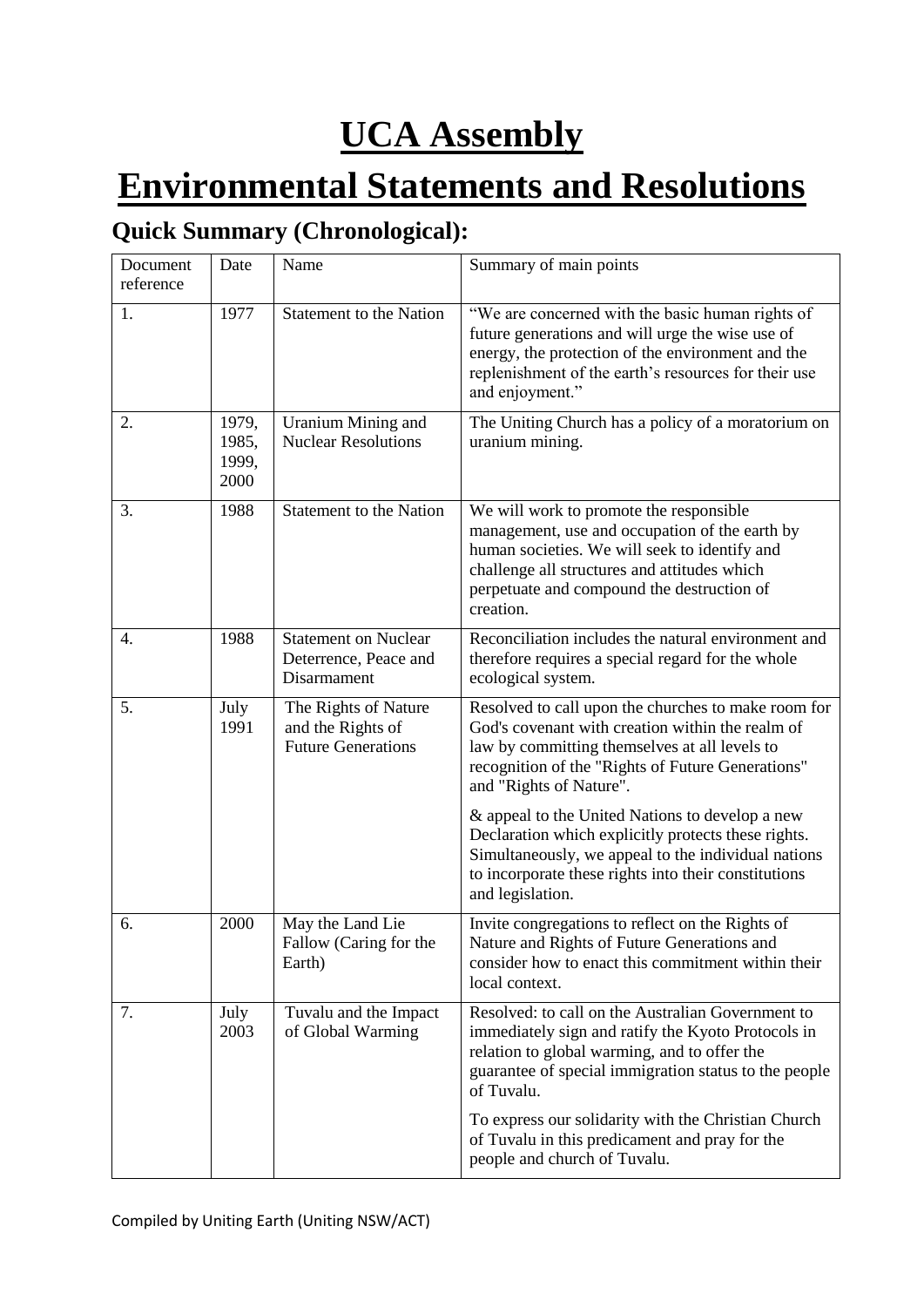| 8.  | 2006                 | Global Warming and its<br>Impact on Pacific<br><b>Nations</b>                                                               | Reaffirmation of call for the Australian Government<br>to ratify the Kyoto Protocols.<br>A call upon the people of the Uniting Church to<br>adopt lifestyles which have a minimal impact on<br>global warming.                                                                                                                                                                                                                      |
|-----|----------------------|-----------------------------------------------------------------------------------------------------------------------------|-------------------------------------------------------------------------------------------------------------------------------------------------------------------------------------------------------------------------------------------------------------------------------------------------------------------------------------------------------------------------------------------------------------------------------------|
| 9.  | Nove<br>mber<br>2006 | For the Sake of the<br>Planet and all its People:<br>A Uniting Church in<br>Australia Statement on<br><b>Climate Change</b> | Encourage all UC people and congregations to<br>model low carbon ways of living and working, and<br>to regularly include the environment and lifestyle<br>change in prayer, worship and decision making,<br>while also advocating for government policies<br>moving away from fossil fuels to non-nuclear<br>renewable energy sources and engaging in<br>dialogues, shared learning and action with<br>environmental action groups. |
| 10. | July<br>2009         | An Economy of Life:<br>Re-imagining human<br>progress for a<br>flourishing world                                            | Adopt this statement, examine our lives, act and<br>advocate for new economic models and approaches<br>so as to foster abundant life for all creation.                                                                                                                                                                                                                                                                              |
| 11. | 2012                 | <b>Reconciliation People:</b><br>A Statement from the<br>National Young Adult<br>Leaders Conference of<br>the UCA $(2012)$  | "we are upset at the misuse of the natural<br>environment for greed and consumerism and the<br>lack of compassion towards those affected we will<br>act responsibly by advocating for investment in<br>renewable energy and endeavouring to make<br>responsible, ethical decisions in our day to day<br>living."                                                                                                                    |
| 12. | July<br>2014         | Investment in fossil<br>fuels                                                                                               | Including:<br>congratulate the Synods of NSW/ACT and<br>a)<br>Victoria and Tasmania on their work towards<br>divestment from fossil fuels,<br>commend this course of action to other<br>b)<br>Uniting Church entities as they make their<br>investment decisions;<br>commend the movement to divest from fossil<br>c)<br>fuels to our ecumenical partners.                                                                          |
| 13. | July<br>2018         | For the Whole Creation                                                                                                      | Acknowledge our commitment to climate change,<br>and history of advocacy and practical action in this<br>area. Work with First Peoples and church partners in<br>this area. Encourage all parts of the church to inform<br>themselves, advocate for action, listen to the<br>vulnerable, reduce our emissions and tell stories of<br>best practice.                                                                                 |
| 14. | July<br>2019         | Statement from the<br>President's Conference,<br>Fiji 2019                                                                  | We commit to working with First Peoples, sisters<br>and brothers in the Pacific and other communities of<br>faith on climate change; being compassionate; being<br>thankful; being responsible; raising our voices in<br>advocacy and being a green church.                                                                                                                                                                         |

Full resolutions can be viewed at [http://www.unitingjustice.org.au/environment/uca](http://www.unitingjustice.org.au/environment/uca-statements)[statements](http://www.unitingjustice.org.au/environment/uca-statements)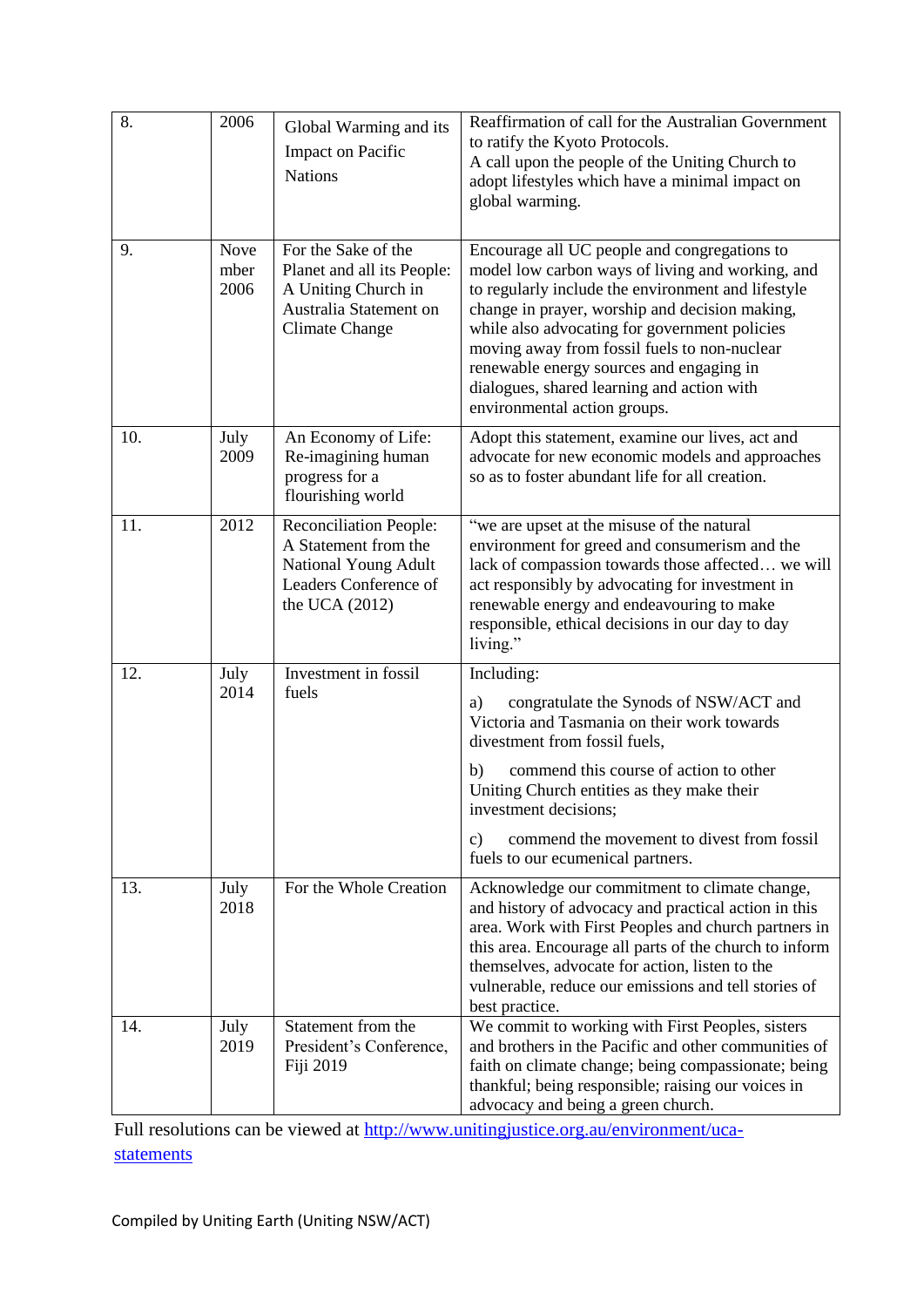# **Discussion questions:**

- How is your congregation supporting the UCA's divestment?
- Has your congregation and its members examined their lives in order to identify where and when they behave in ways that deny human and ecological wholeness?
- Has your congregation and its members examined their lives in order to identify where and when monetary interests are placed ahead of human and ecological wellbeing?
- How is your congregation contributing to identifying, developing and implementing alternative systems, structures and processes within the church that promote the practice of the economy of God and model a way of being in the world which promotes human wholeness, equity and ecological sustainability?
- How is your congregation challenging rampant consumerism and materialism as antithetical to what is necessary for a healthy and sustainable world and engaging in public conversation about notions of sufficiency, abundance and the fullness of life?
- How is your congregation advocating for social and economic policies which dramatically and urgently reduce greenhouse gas emissions and energy consumption and support the research, development and implementation of clean and renewable energy?
- How is your congregation calling on Australian governments to develop economic systems and structures which recognise that human and ecological flourishing require much more than the creation of wealth by ensuring that public policy seeks to address first and foremost the wellbeing of all people, especially those most vulnerable, and the environment?
- How is your congregation calling on the Australian Government to work with other national governments and multilateral institutions to redevelop a global economic system that is regulated, transparent and accountable, for the wellbeing of people and the planet?
- How is your congregation expressing solidarity with Pacific nations such as Tuvalu, praying for their people and advocating for them to be granted special immigration status in the face of climate change and its impacts?
- How is your congregation advocating for the Australian government to commit to significant action on climate change?
- How is your congregation reflecting and promoting the Rights of Future Generations and the Rights of Nature?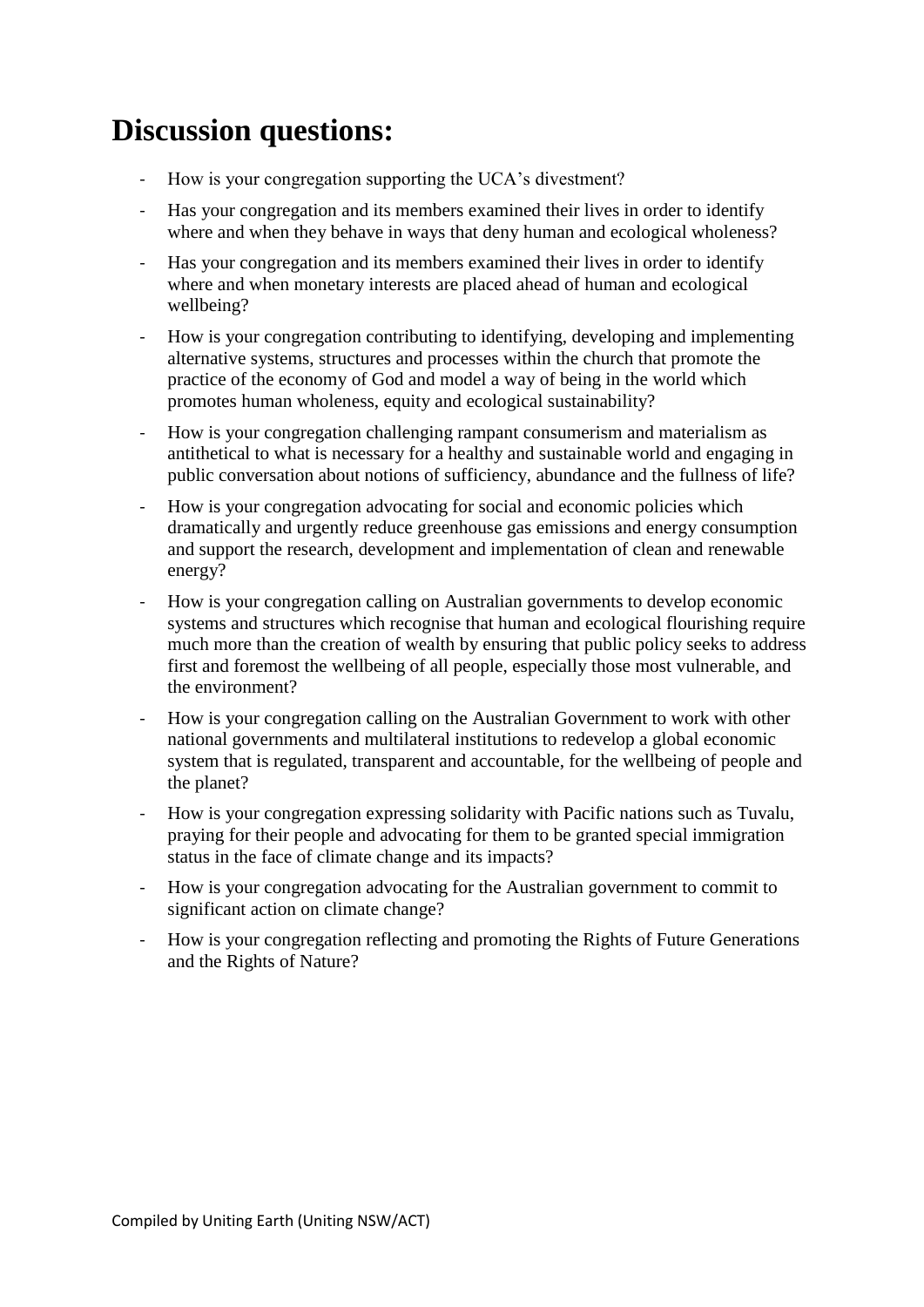# **UCA Assembly Environmental Statements and Resolutions in more detail: Newest to Oldest**

### *(#14) For the Whole Creation Statement*

#### **A statement from the President's Conference, Fiji 2019**

"For God so loved the cosmos" (John 3:16)

The good news of Christ is for the whole of creation and we are one with all creation in Christ. (Col 1: 23)

**We, the participants of the 2019 President's Conference, gathering in solidarity with our sisters and brothers in Fiji have drawn together to bear witness and to draw courage from each other – here where climate change is most clearly seen, most clearly felt, by the people least responsible for its progress. We acknowledge**:

Our connection to Moana, Waitui, Wansolwara people, whose lands and hearts are bound by deep, blue Pacific waters.

We are part of the Pacific, a liquid continent where islands are connected and sustained by the ocean currents.

The need to listen again to the voices of our sisters and brothers, our friends, fellow members of the Body of Christ, the most vulnerable and most impacted, who also demonstrate great resilience, determination, hopefulness and commitment to work for change.

This has inspired us and challenged us to hear God's call to costly discipleship and we lament the effects of the human sin of greed and particularly its effects on this planet, our home.

#### **Together we affirm**:

The Uniting Church's commitment to the wellbeing of the environment arises out of our belief that God is the Creator of the world in which we live and move and have our being.

This 'groaning creation' is God's 'good' creation.

Through our discerning of Scripture, we acknowledge the gospel of creation: all things were made in, through and for Christ and are being reconciled in Christ.

The Uniting Church believes that God calls us into a particular relationship with the rest of creation, a relationship of mutuality and interdependence which seeks the reconciliation of all creation with God.

The Basis of Union expresses this hope and situates it at the very heart of the church's mission:

*"God in Christ has given to all people in the Church the Holy Spirit as a pledge and foretaste of that coming reconciliation and renewal which is the end in view for the whole creation. The Church's call is to serve that end."*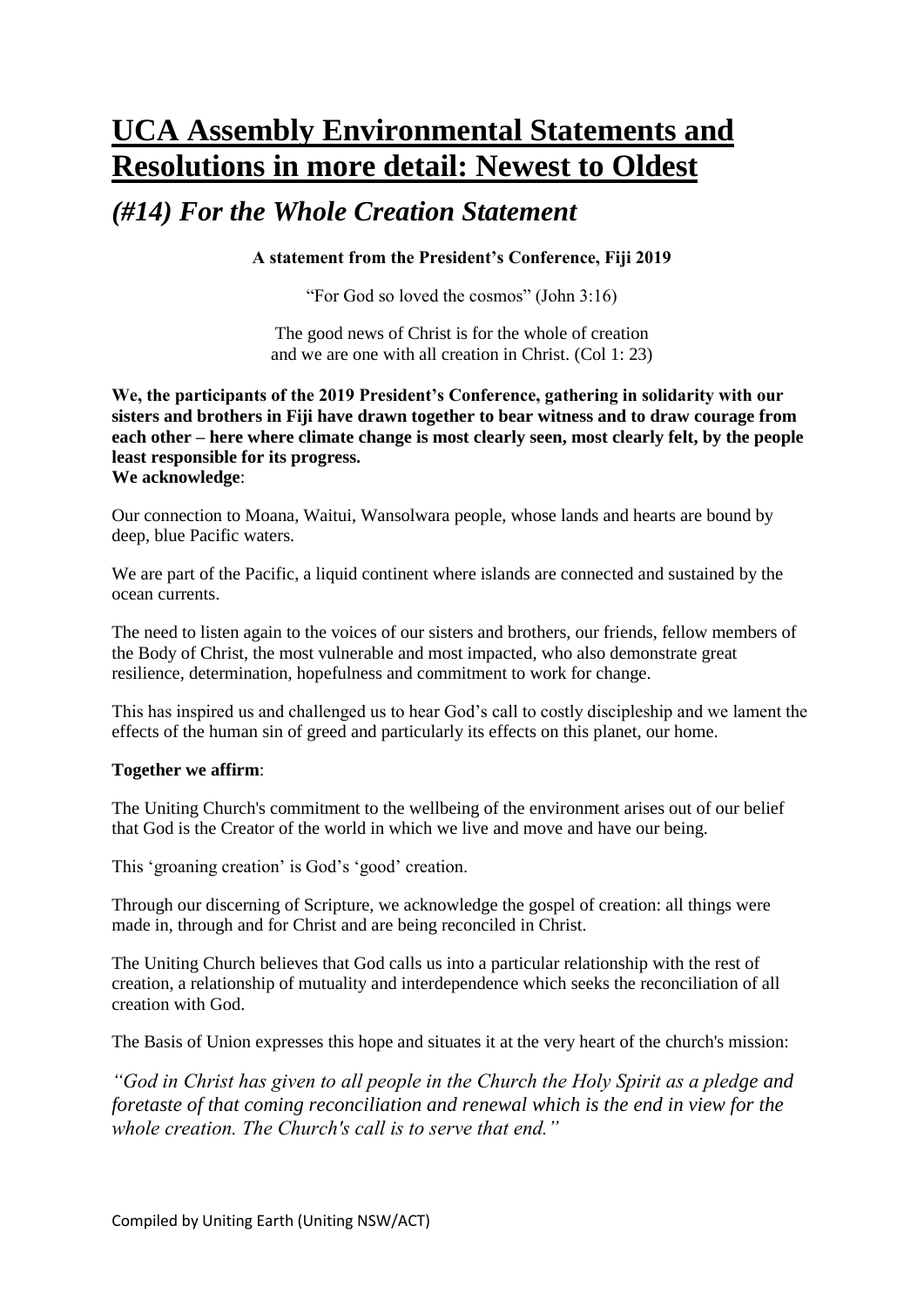#### **Together we recognise:**

The ongoing concern of the Uniting Church in Australia since its formation in 1977 for the wellbeing of our planet that has been expressed in numerous statements.

The unique place and wisdom of First Peoples of Australia in relation to the land. The Preamble to the Constitution of the Uniting Church recognises that:

*The First Peoples had already encountered the Creator God before the arrival of the colonisers; the Spirit was already in the land revealing God to the people through*  law, custom and ceremony. The same love and grace that was finally and fully *revealed in Jesus Christ sustained the First Peoples and gave them particular insights into God's ways.*

The Churches of the Pacific, with whom we are a part of the Body of Christ, and the Pacific Conference of Churches, to which we belong, are leading the response to climate change. We hear their call and witness to us; and recognise their prophetic, practical and pastoral actions among their people.

Dominant forms of the Christian tradition have been complicit in the abuse of creation, often accompanied by the belief that the world is given to use as we please, and the perspective that "more is better".

The island nations in the Pacific are being disproportionately harmed by climate change, and are among the most vulnerable to rising sea levels and climate change induced natural disasters

Climate change induced displacement is already a significant challenge, and grief both to Pacific countries and across the world; disconnecting people from their homes, their culture and their identity.

Climate change remains the single greatest threat to the livelihoods, security and wellbeing of the peoples of the Pacific and across the world, and to all of creation including plant and animal life.

The intersectionality of issues – how climate change disproportionately impacts the poorest communities and on women and children, people living with disabilities, people with different gender identities - calls for relational and inclusive justice.

As participants of this conference, we are called to be God's co-workers, participants in the work of reconciliation and renewal for the whole creation. We believe that we have a moral responsibility to act, and that God is calling us to be bearers of hope.

#### **Because of this, we commit to**:

Working with First Peoples in Australia particularly through the Uniting Aboriginal and Islander Christian Congress, sisters and brothers in the Pacific and other communities of faith to understand the impacts of climate change on traditional and contemporary ways of life and pay attention to the Indigenous Peoples' wisdom of living in right relationship with land, sea and sky.

Being compassionate, active listeners to the environment and people living with the reality of climate change.

Being thankful for all we have, recognising we have enough, enjoying the beauty and bounty of God's creation, resisting the pressures of consumerism and idolatry of material possessions.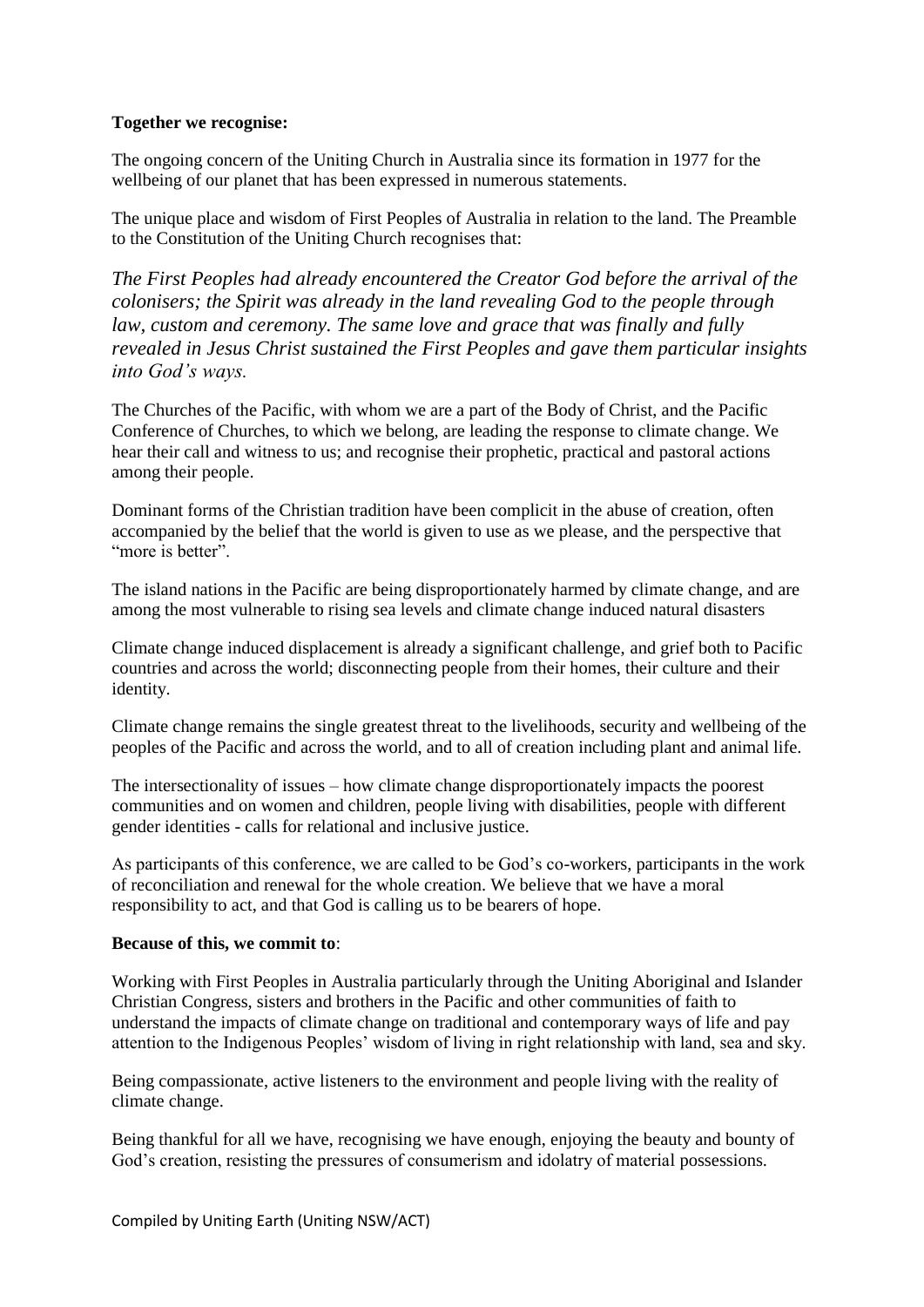Being responsible for our own actions and our impact on the environment, and calling for a renewed repentance, turning away from seeking more, towards a just sharing and harmony of all life.

Being a green Church by finding creative ways to engage our own communities in climate action, raising aspects of the environment in our worship, replacing disposable with sustainable products, reducing energy use and moving to renewable forms of energy.

Boldly raising our voices to advocate to governments to act on climate change and its effects in Australia, in the Pacific and the global community.



# *(#13.) For the Whole Creation*

### **Fifteenth Assembly Resolution 18.12.01**

### **July 2018**

18.12.01.01 to acknowledge the Church's past and continuing commitment to addressing climate change (Appendix E);

18.12.01.02 to request the Assembly Resourcing Unit to develop the contents of proposal 19 as brought to the 15th Assembly as a discussion paper that contributes to this ongoing commitment;

18.12.01.03 to acknowledge with thanks the long history of advocacy and practical action on climate change carried out by the Uniting Church, including its synods, presbyteries, congregations, agencies, schools and members;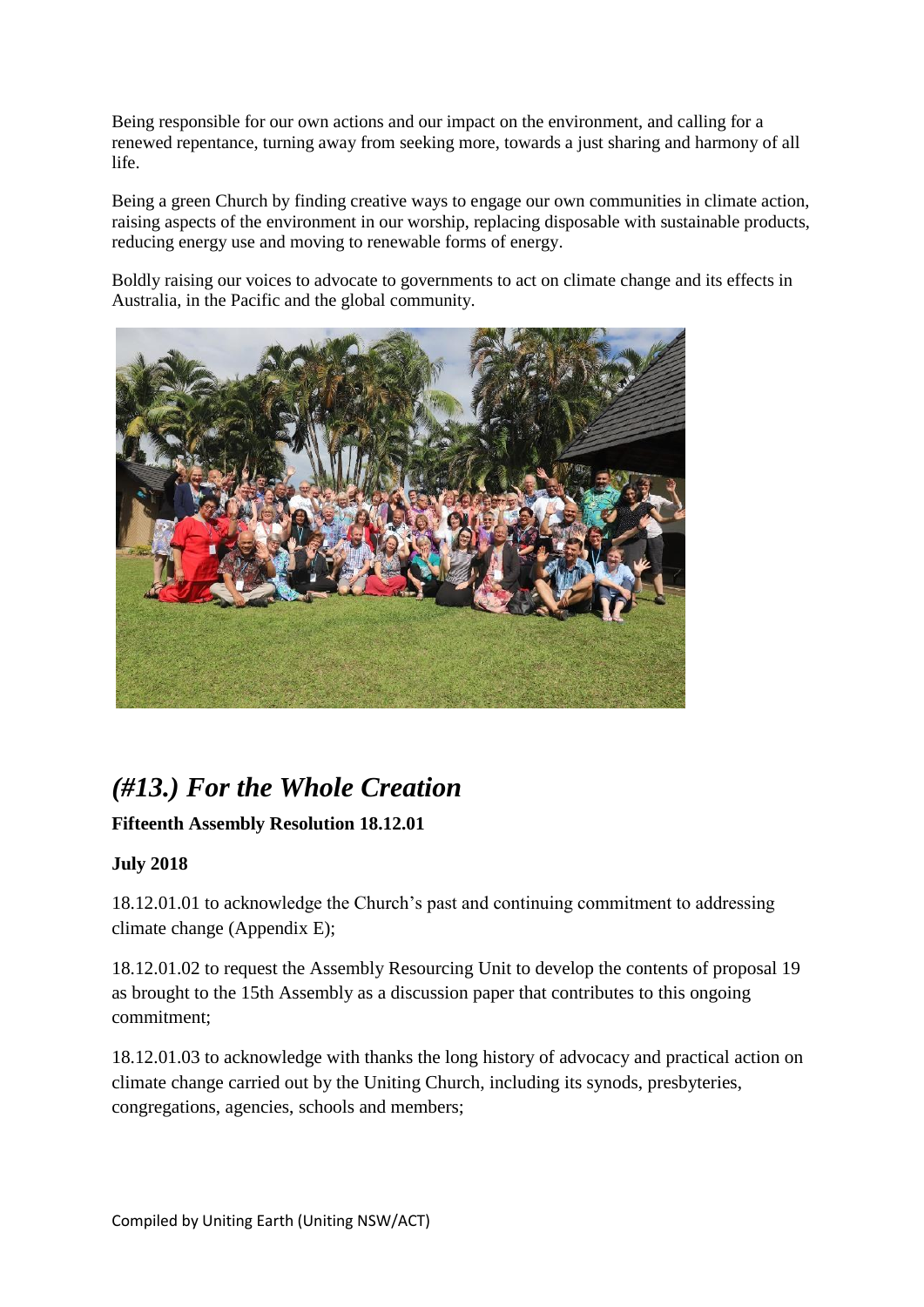18.12.01.04 to work with First Peoples in Australia and our church partners in the Pacific, Africa and Asia and other faiths to together understand the impacts of climate change on traditional, spiritual and contemporary ways of life;

18.12.01.05 to encourage Uniting Church members, synods, presbyteries, congregations, agencies and schools to:

(a) continue to inform themselves and their communities about the causes and consequences of climate change and appropriate responses;

(b) advocate for government policies and political action to address climate change;

(c) listen to and learn from the voices of vulnerable people across the world who are experiencing firsthand the impact of climate change;

(d) consider ways we can reduce our contribution to climate change, individually and in our communities, set meaningful targets and be transparent with our efforts and outcomes; and

(e) tell stories of best practice across remote, rural and urban areas;

18.12.01.06 to request the Standing Committee to consider specific actions, resourcing and ways of connecting practically with other councils to address issues related to climate change.

Read Appendix E here: [https://assembly.uca.org.au/images/assemblies/Fifteenth-Assembly-](https://assembly.uca.org.au/images/assemblies/Fifteenth-Assembly-Minutes.pdf)[Minutes.pdf](https://assembly.uca.org.au/images/assemblies/Fifteenth-Assembly-Minutes.pdf)

# *(#12.) Investment in fossil fuels*

# **Assembly Standing Committee Resolution 14.42.02-04**

**July 2014**

It was resolved to:

14.42.01 receive the report;

14.42.02 note:

- 1. the long commitment of the Uniting Church to social, environmental, and intergenerational justice, which is expressed from our Statement to the Nation to For the Sake of the Planet and all its People and An Economy of Life;
- 2. the continued reluctance by governments around the world to take action sufficient to keep climate change within the internationally agreed limit of two degrees or less;
- 3. that the amount of carbon in listed reserves owned by the global top 200 fossil fuel companies is five times greater than can be emitted while limiting climate change to two degrees, and therefore that action on climate change would turn most of these reserves into "stranded assets":
- 4. the resolution by the NSW/ACT Synod to divest from direct fossil fuel extraction and the recent resolution of the Synod of Victoria and Tasmania Standing Committee to divest from companies mining or exporting the most damaging forms of fossil fuels, in the context of a global campaign to divest from fossil fuels ("Go Fossil Free"); and

#### Compiled by Uniting Earth (Uniting NSW/ACT)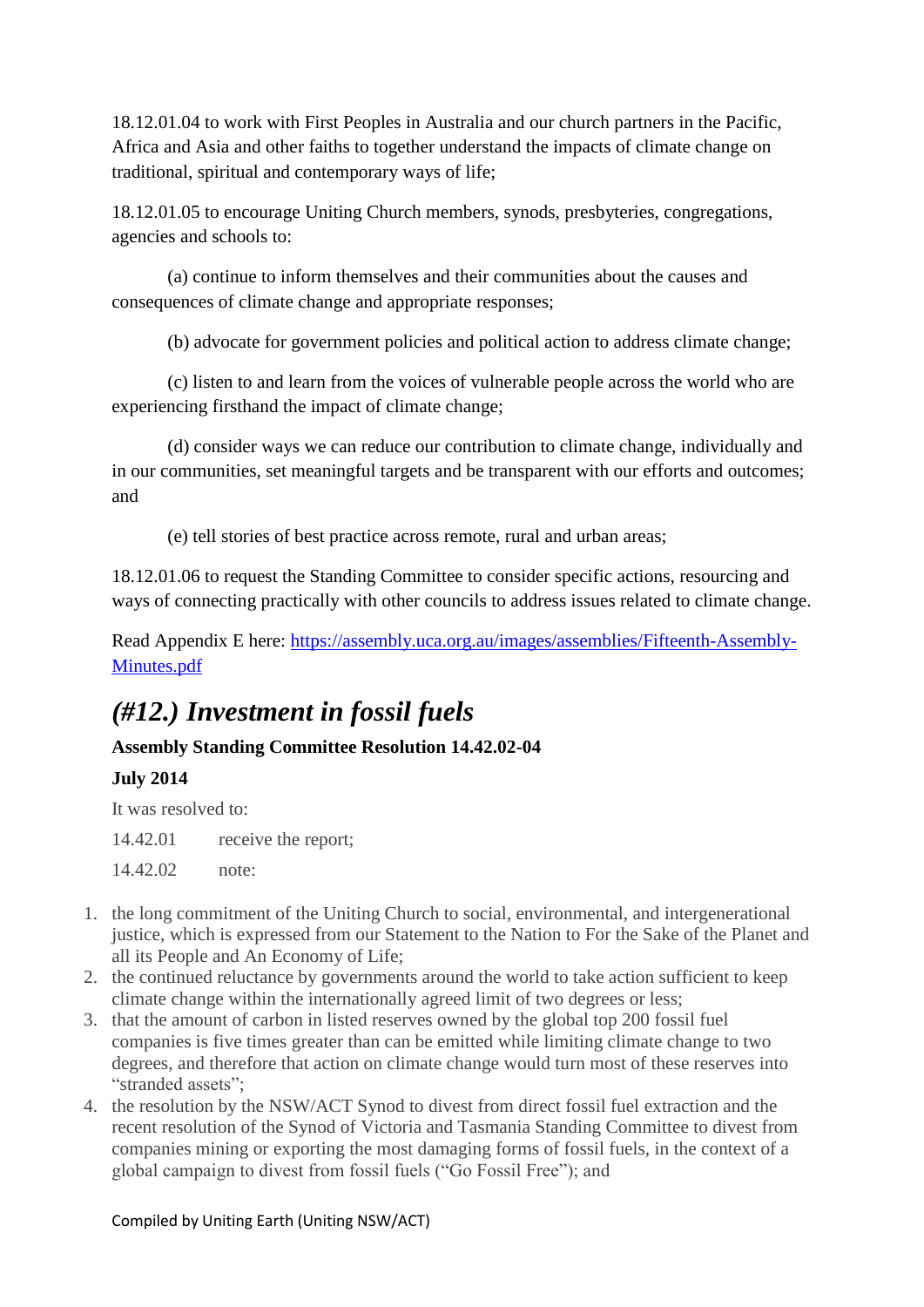5. that the Assembly uses the Ethical Investment Principles of the NSW/ACT Synod and has substantial overlapping financial arrangements;

#### 14.42.03

recognise that further investment in the extraction of fossil fuels contributes to and makes it more difficult to address climate change, and on the basis of the harm this will cause, further investment and extraction is unethical; and direct the Assembly Investment Committee to:

- 1. implement the divestment policy used by the NSW/ACT Synod; and
- 2. work closely with the Synod as it reviews the policy, particularly regarding the "net materiality" approach and the viability of excluding companies based on reserves; and

14.42.04

a) congratulate the Synods of NSW/ACT and Victoria and Tasmania on their work towards divestment from fossil fuels,

b) commend this course of action to other Uniting Church entities as they make their investment decisions; and

c) commend the movement to divest from fossil fuels to our ecumenical partners.

## *(#11.) Reconciliation People: A Statement from the National Young Adult Leaders Conference of the UCA (2012)*

#### **Thirteenth Assembly Resolution 12.10**

"As future caretakers of the land that we live in, we are upset at the misuse of the natural environment for greed and consumerism and the lack of compassion towards those affected. Our country is not responding enough. Knowing that our country is positioned to make a significant international commitment to climate change, we will act responsibly by advocating for investment in renewable energy and endeavouring to make responsible, ethical decisions in our day to day living."

Source: For a World Reconciled, p 14

### *(#10.) An Economy of Life: Re-imagining human progress for a flourishing world*

**A Uniting Church in Australia Statement adopted by the Twelfth Assembly July 2009 Resolution 09.21**

#### **RESOLUTION**

- 09.21 The Assembly resolved:
- 09.21.01 to adopt the Statement, "An Economy of Life: Re-imagining human progress for a flourishing world";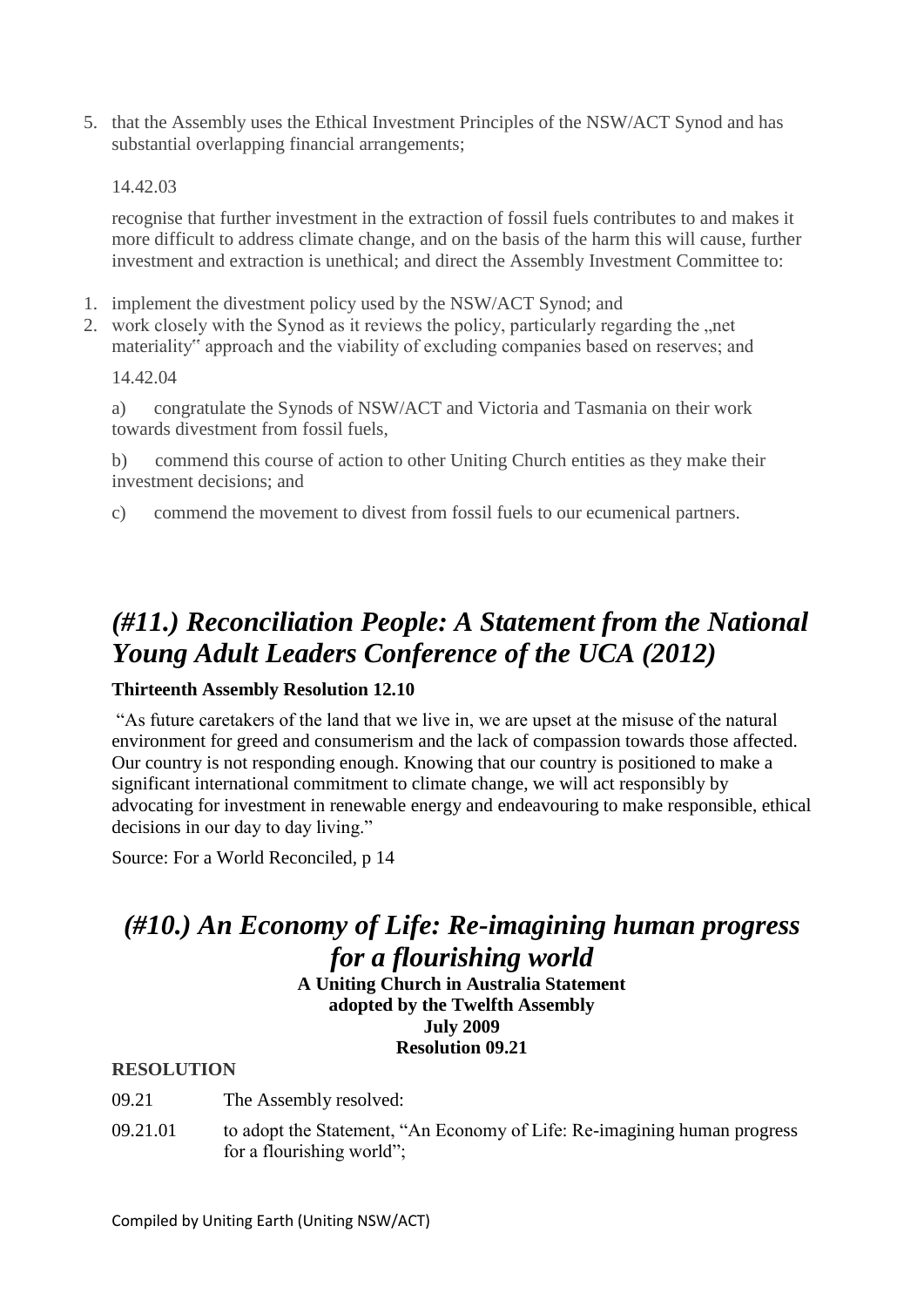#### 09.21.02 a) to commit itself and call on members, councils and agencies of the Uniting Church to:

- (i) examine their lives as Christian disciples and communities that they may first of all serve God in the world through the love, compassion and generosity extended to all our neighbours;
- (ii) examine their lives in order to identify where and when they behave in ways that deny human and ecological wholeness;
- (iii) examine their lives in order to identify where and when monetary interests are placed ahead of human and ecological wellbeing;
- (iv) identify, develop and implement alternative systems, structures and processes within the church that promote the practice of the economy of God and model a way of being in the world which promotes human wholeness, equity and ecological sustainability;
- (v) challenge rampant consumerism and materialism as antithetical to what is necessary for a healthy and sustainable world and engage in public conversation about notions of sufficiency, abundance and the fullness of life;
- (vi) challenge the commodification of people, the exercise of the profit-motive when it denies people without wealth access to essential services such as water and electricity, decent healthcare, education and other essential social services, and the recasting of education as merely a tool for producing productive human beings; and
- (vii) advocate social and economic policies which
	- are based on relational rather than mechanistic models
	- support the growth of vibrant, safe and inclusive communities
	- overcome poverty and injustice, addressing, as first priority, the needs of people who are most vulnerable
	- dramatically and urgently reduce greenhouse gas emissions and energy consumption
	- support the research, development and implementation of clean and renewable energy, and
	- prioritise peacemaking and seek to end militarism;
- b) to call on Australian governments to develop economic systems and structures which recognise that human and ecological flourishing require much more than the creation of wealth by ensuring that public policy seeks to address first and foremost the wellbeing of all people, especially those most vulnerable, and the environment, including
	- (i) regulatory reform of financial markets including systems of greater accountability;
	- (ii) the reduction of military spending and redirection of human and financial resources towards peacemaking;
	- (iii) the reform of the Australian tax and transfer system to make it a progressive tool for the equitable distribution of wealth, including taxing the most wealthy at an appropriate level and providing adequate income support for those people who are most vulnerable and disadvantaged;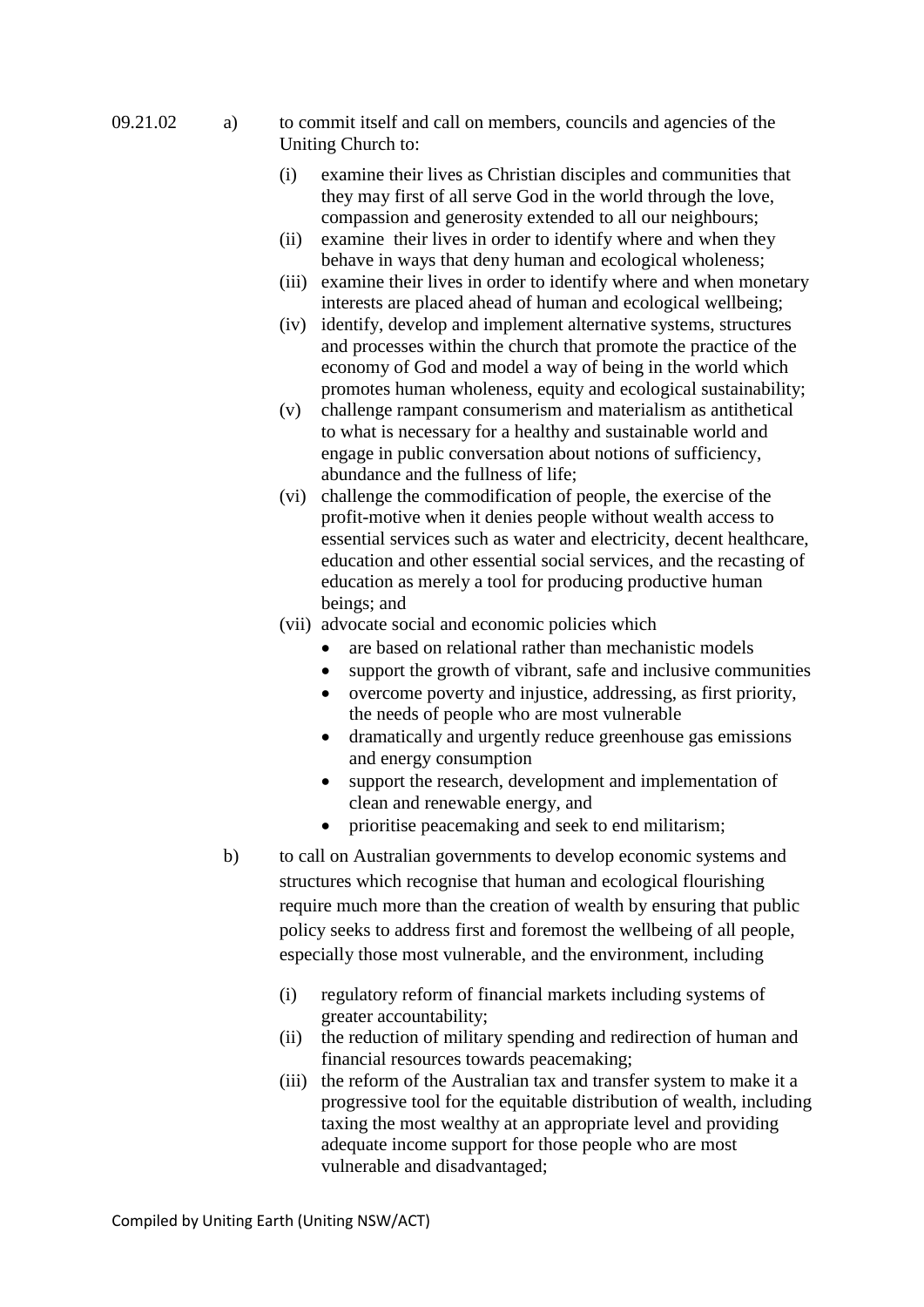- (iv) the provision of universally accessible and affordable essential services such as water and electricity;
- (v) workplace relations policies which ensure just working conditions – fair and sustainable wages and conditions, with adequate protections especially for low-skilled low-paid workers, job security and predictability of hours;
- (vi) the recognition of the importance of shared (community) leisure time, reasonably priced and readily available childcare, and paid parental leave;
- (vii) the increase and prioritisation of support for renewable energy over support for climate polluting industries; and
- (viii) urban planning which is marked by a commitment to enhancing and protecting 'the commons' (public space including parks, art galleries, performance spaces and community centres), ensuring that people have access to workplaces close to home, public transport, schools, healthcare and social services, and an understanding of people's inherent need of spaces and places of beauty and quiet:
- c) to call on the Australian Government to work with other national governments and multilateral institutions to redevelop a global economic system that is regulated, transparent and accountable, for the wellbeing of people and the planet, and includes action that
	- (i) renews and strengthens global action to achieve the Millennium Development Goals;
	- (ii) immediately and dramatically reduces greenhouse gas emissions through the development and use of renewable sources of energy, the reduction of our dependence on fossil fuels, and the saving of the world's oceans and forests;
	- (iii) commits to ending the stranglehold of the military-industrial complex on the global economic system;
	- (iv) develops a practice of ethics and social justice that can guide financial markets in the world;
	- (v) regulates 'the market' and holds it accountable for unjust and exploitative practices, environmental damage, excesses of greed, the fostering of rampant and damaging consumerism;
	- (vi) creates a new international financial architecture developed under the aegis of the United Nations where broad participation of all countries and civil society can take place and which creates a process for the democratisation of all global finance and trade institutions;
	- (vii) encourages the development and sustainability of local economies through localised and sustainable systems of food production and consumption, fair trade, microfinance and incentives for investment in rural, regional and Indigenous communities; and
	- (viii) recognises the intrinsic value of cultural heritage (including sites, language and customs) as an expression of the wholeness of humanity and ensures its conservation, and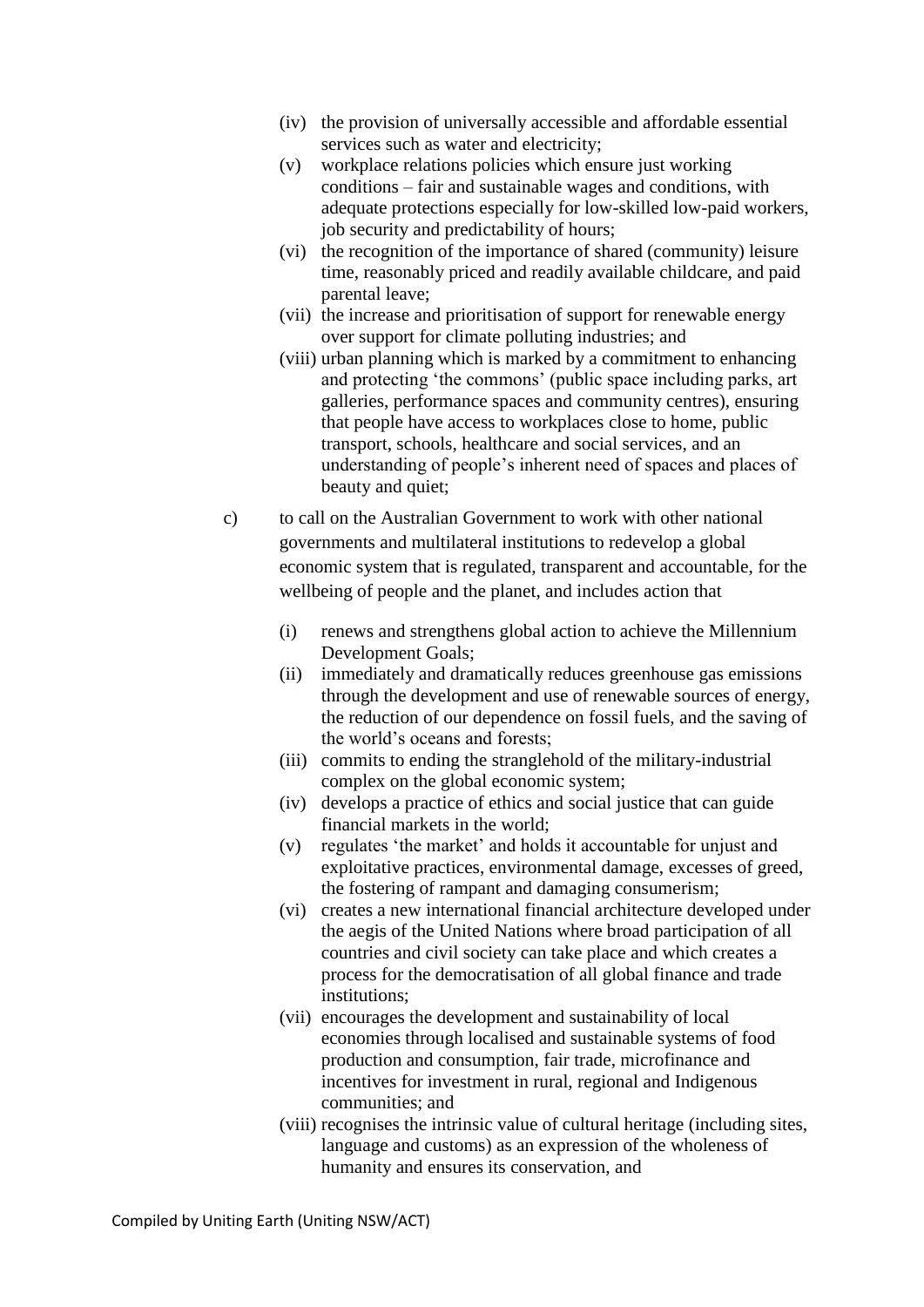d) to call on the Australian Government to shift its rhetoric from the focus on continual and unlimited growth and redefine how Australia measures its progress as a nation in terms of wellbeing rather than monetary indices such as GDP, doing so in such a way that these measures eventually become primary and directive.

Full Statement – See [http://www.unitingjustice.org.au/just-and-sustainable-economy/uca](http://www.unitingjustice.org.au/just-and-sustainable-economy/uca-statements/item/461-an-economy-of-life-re-imagining-human-progress-for-a-flourishing-world)[statements/item/461-an-economy-of-life-re-imagining-human-progress-for-a-flourishing](http://www.unitingjustice.org.au/just-and-sustainable-economy/uca-statements/item/461-an-economy-of-life-re-imagining-human-progress-for-a-flourishing-world)[world](http://www.unitingjustice.org.au/just-and-sustainable-economy/uca-statements/item/461-an-economy-of-life-re-imagining-human-progress-for-a-flourishing-world)

### **Key environmental points:**

An invitation to join "the great work of the twenty-first century":

- The point is not to find *the* solution (for there is no *one*), but to foster all the ways that every human enterprise, including theology, can help us imagine and live a different abundant life, one that will make the earth healthier and people happier. This is the great work of the twenty-first century. Never before have we had to think of everyone and everything all together.<sup>1</sup> (preamble)
- Christians, believing that God is love, that it was out of love that God gave birth to the world, that all that is necessary for life to flourish is provided by the Creator and that God's will is for the flourishing and reconciliation of all creation, live life out of genuine hope, believing that transformation is possible. This is not a wild or shallow optimism that is satisfied to rest on the idea that all will be OK in the end, but a commitment to engage as active participants in the reconciliation of the world with God. (p8)
- God's economy is an economy of life which flows out of the sacredness of life. Life and all its riches are both an expression of God's very being as creative love and a gift of God. As sacred gift, the riches of life must be approached with humility, regarded with reverence and respect, and valued as precious, never being taken for granted.

As we seek to address the failings of the current global economic system, the values of an economy of life would find their expression in an economic system which places the needs of people and the planet before profit. It would be characterised by such principles as:

- the abundance of the earth's resources, food and water, managed in a just, participatory and sustainable manner, for the benefit of current and future generations;
- reduction of the world's greenhouse gas emissions as an immediate high priority for international cooperation, national, local and individual action;
- local economies encouraged (on an eco-regional basis and within ecological limits) and supported by the global economy;

**<sup>.</sup>** <sup>1</sup> Sallie McFague (2001) *Life Abundant: Rethinking theology and economy for a planet in peril,* Minneapolis: Augsburg Fortress, p. xiv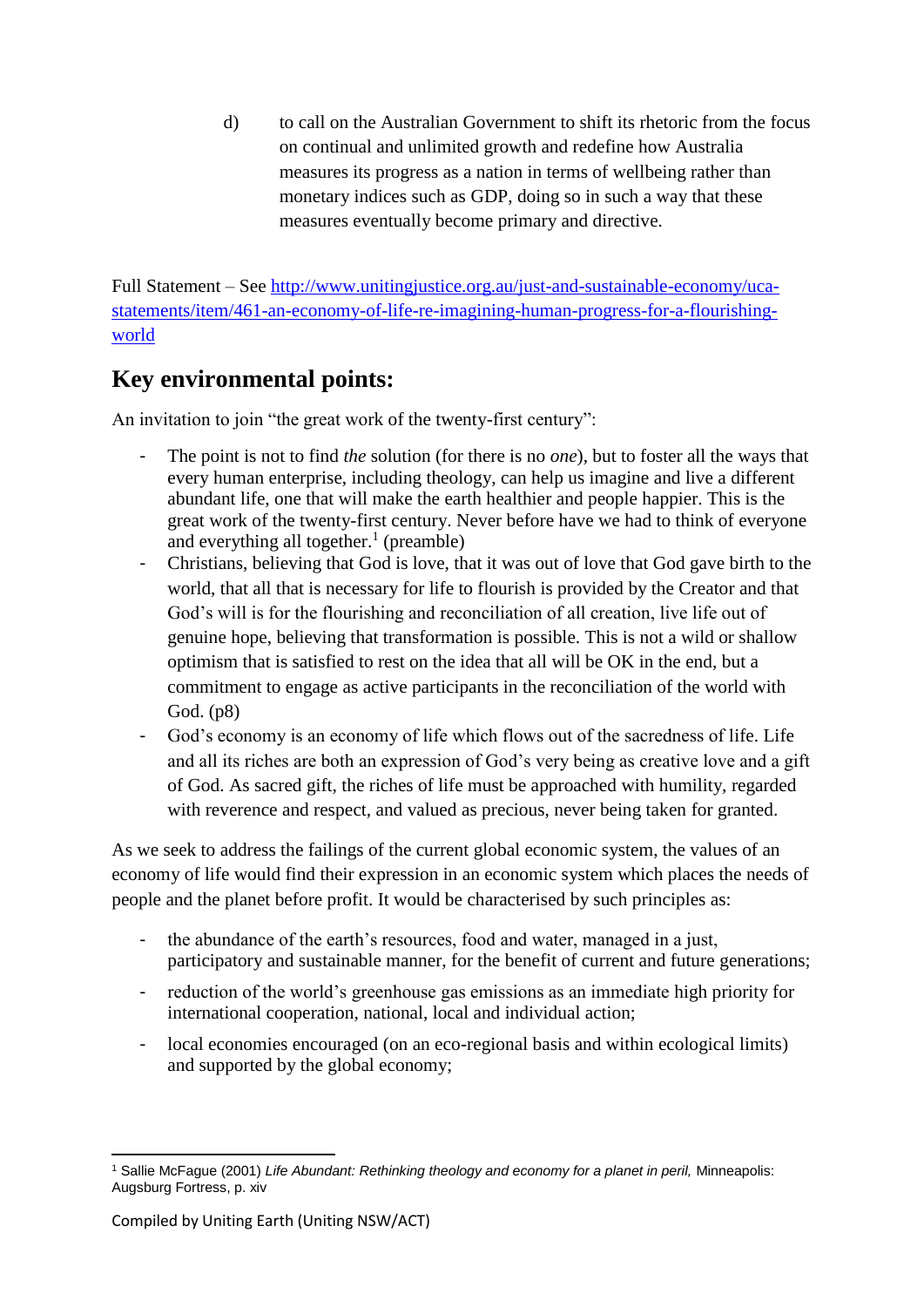- 'the commons' (wilderness, forests, deserts, rivers, oceans and shared public space, including parks, community centres, galleries and performance spaces) valued more than the profits derived from the private development of such spaces;
- urban planning marked by the consideration for people's wellbeing: the need to easily access workplaces, public transport, schools, healthcare and social services, and by an understanding of people's inherent need of spaces and places of beauty and quiet; and
- our 'progress' measured not in monetary terms but as human and ecological wellbeing<sup>2</sup>, including how well we achieve the building of just, peaceful and sustainable societies where individuals are secure in their lives, free from fear, violence and persecution, and able to participate in a meaningful way in their community and society. (p9)

# *(#9.) For the Sake of the Planet and all its People: A Uniting Church in Australia Statement on Climate Change*

### **ASSEMBLY STANDING COMMITTEE**

#### **Resolution 06.101**

It was resolved to:

adopt the statement "For the Sake of the Planet and all its People: A Uniting Church in Australia Statement on Climate Change" (Attachment B);

encourage Uniting Church members, congregations, groups, agencies and councils to

- a) model ways of living and working that minimise the production of greenhouse gas emissions;
- b) seriously and regularly include matters of environment and lifestyle change in prayer and worship, study, and communal decision making; and

encourage Uniting Church members to

- a) advocate for government to implement policies that significantly reduce our dependence on fossil fuels and increase our use of non-nuclear renewable energy sources;
- b) engage in dialogues, shared learning and action with non-government environment action groups.

### **FOR THE SAKE OF THE PLANET AND ALL ITS PEOPLE**

<sup>1</sup> <sup>2</sup> In Australia and throughout the world, systems of measuring human and ecological wellbeing are being developed, trialled and used. Examples include the work of the New Economics Foundation (UK) on their Measure of Domestic Progress (MDP) which adjusts national accounts for a variety of social, economic and environmental factors not included in the standard GDP measure and the development of Genuine Progress Indicators (GPI) in countries such as the United States.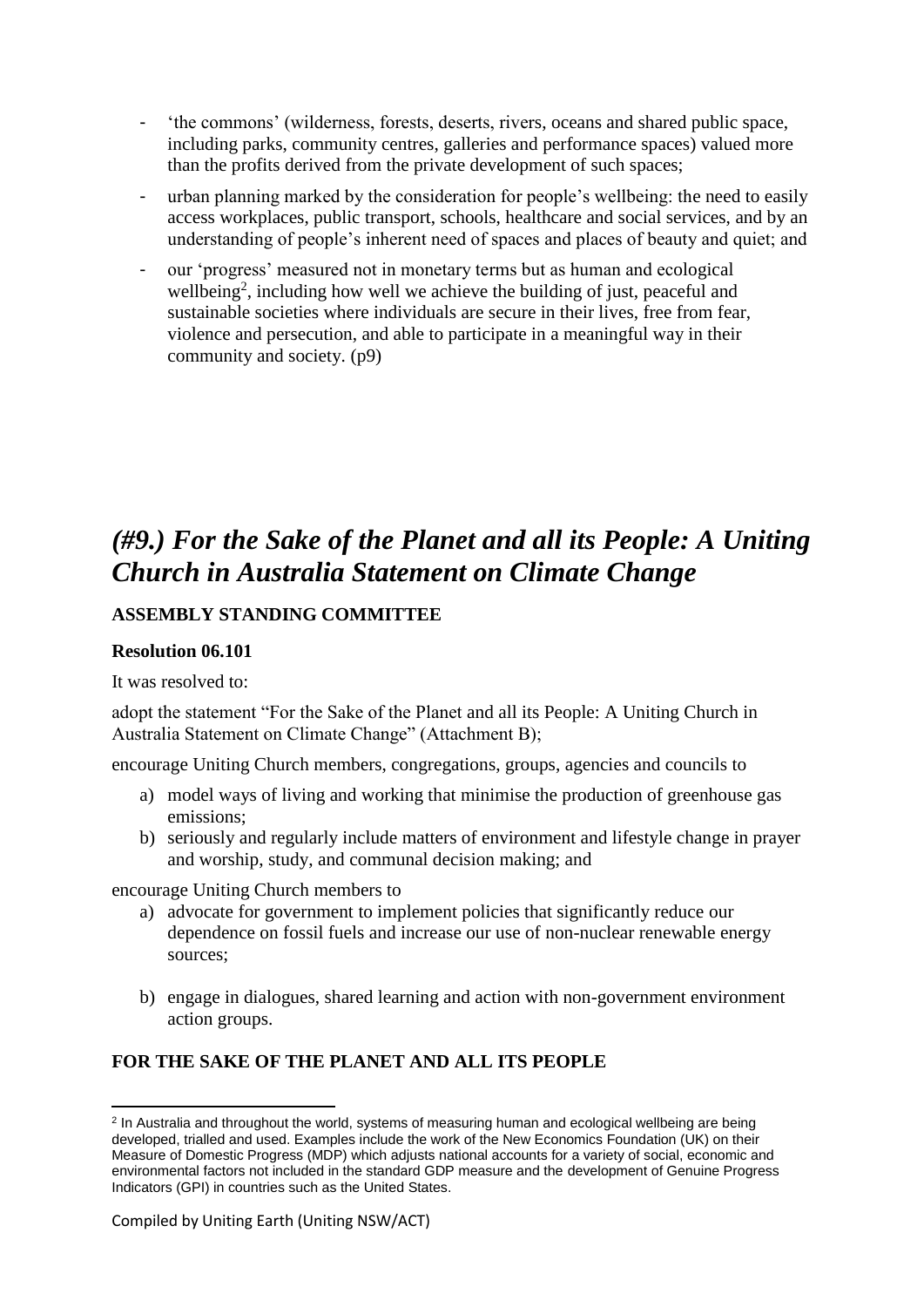#### **A Uniting Church in Australia Statement on Climate Change**

In its first public statement in 1977, the Uniting Church in Australia expressed what would be an abiding concern with the wellbeing of the planet for the rights of future generations:

We are concerned with the basic human rights of future generations and will urge the wise use of energy, the protection of the environment and the replenishment of the earth's resources for their use and enjoyment.<sup>3</sup> The natural environment is, however, not merely a resource for the benefit of human beings but has intrinsic value as part of God's good creation. In 1991 the Uniting Church declared that, "Nature has a right to the protection of its ecosystems, species, and populations in their interconnectedness".<sup>4</sup>

The Uniting Church's commitment to the environment arises out of the Christian belief that God, as the Creator of the universe, calls us into a special relationship with the creation – a relationship of mutuality and interdependence which seeks the reconciliation of all creation with God.<sup>5</sup> We believe that God's will for the earth is renewal and reconciliation, not destruction by human beings. The foundational document of the Uniting Church in Australia, the Basis of Union, expressed this as the very heart of the Church's mission:

God in Christ has given to all people in the Church the Holy Spirit as a pledge and foretaste of that coming reconciliation and renewal which is the end in view for the whole creation. The Church's call is to serve that end.<sup>6</sup>

Since its inauguration the Uniting Church in Australia has been concerned about the continued existence of all creatures and plant life and believes that nature is not to be plundered and abused. We must acknowledge, however, that the church has been complicit in the abuse of creation. We have lived out a doctrine of the domination of nature by accepting and engaging in practices that have failed to safeguard the integrity of creation. We have supported systems and structures that exploit the natural environment in the service of human greed. We make this confession and we renew our commitment to move towards sustainable non-exploitative living, believing that God's creation—the earth itself and all the life that it supports—is precious and the earth's resources exist for the good of all now as well as future generations.

The Uniting Church regards climate change as a serious threat to the future and integrity of life on earth. The scientific evidence on global warming and its potentially disastrous impacts is now indisputable. Also beyond dispute is that the burning of fossil fuels and subsequent creation of greenhouse gas emissions and our worldwide failure to plan fora sustainable future is seriously exacerbating the problems we face. The threat posed by climate change therefore challenges the way we live in a fundamental way. If we are to meet and overcome the challenge we must think creatively about the organisation of our social and economic institutions, our relationship with each other across national and cultural boundaries and our relationship with the environment.

1

<sup>&</sup>lt;sup>3</sup> Statement to the Nation, Inaugural Assembly, Uniting Church in Australia, 1977

<sup>4</sup> The Rights of Nature and the Rights of Future Generations, Sixth Assembly 1991, Resolution 91.14.18, Uniting Church in Australia

 $<sup>5</sup>$  Submission to the Federal Environment and Heritage Committee Inquiry into a Sustainability Charter,</sup>

UnitingCare NSW.ACT, May 2006

<sup>6</sup> Basis of Union (1992 edition), paragraph 3, Uniting Church in Australia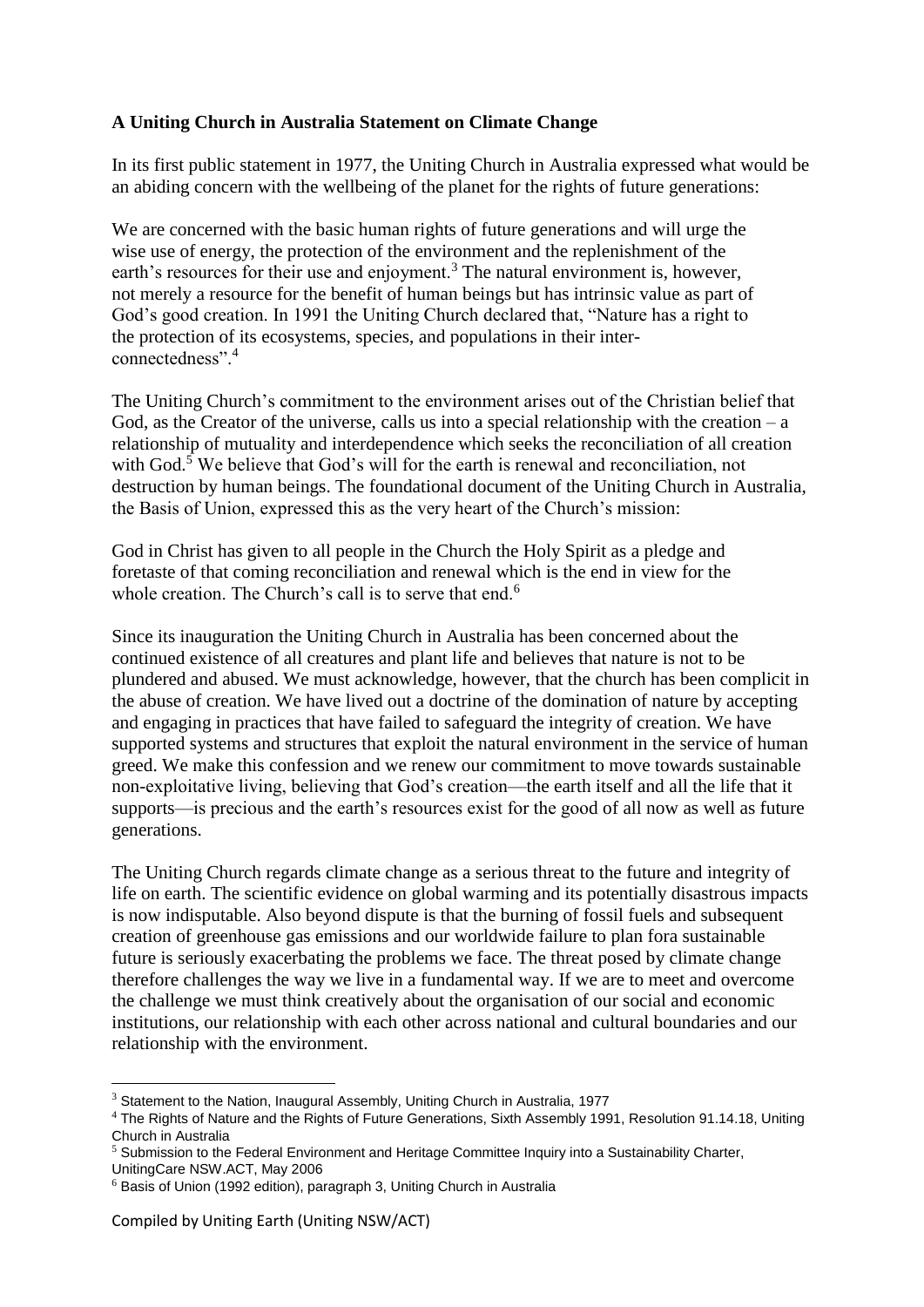It is increasingly the case that some humans consume the earth's resources whilst other humans pay the price. As one of the world's major producers of greenhouse gas emissions on a per capita basis, Australia must acknowledge that it has a responsibility to reduce our reliance on fossil fuels. As long as we remain prepared to abuse the atmosphere and entire ecosystems for the sake of short-term economic gain for a few, we undermine our own future. It is important that Australia's social, economic and environmental policies begin to reflect that social justice and ecological justice are not competing interests, but have shared solutions.<sup>7</sup> It makes good economic and political sense to spend money ensuring the longterm well-being of our natural world – there can be no security for humanity without a healthy ecosystem.

The Uniting Church in Australia believes that it is important for the Australian Government to set and commit to meeting serious targets for greenhouse gas emission reductions primarily through the promotion of renewable energy sources, measures to reduce energy demand and promotion of energy efficient measures. It is essential that this work be done in partnership with state and local government, business, industry and civil society.

The Church has a long history of concern with the nuclear fuel cycle<sup>8</sup> and remains unconvinced about the use of nuclear power as a solution to global warming. We believe that the continued research, development and implementation of renewable energy are absolute priorities for governments and industry in order to minimise greenhouse gas production. As a matter of urgency we must reduce our dependence on fossil fuels.

The impact of climate change will affect some of the world's poorest people first. The Uniting Church is particularly concerned with the fate of some of our most vulnerable Pacific neighbours. Our partner churches in the Pacific have called on their sisters and brothers in the Church throughout the world to act in solidarity to reduce the causes of human induced climate change by ratifying the Kyoto Protocol, reducing energy use and developing clean, renewable energy sources.<sup>9</sup> Lives, livelihoods, societies, cultures and ecosystems of the Pacific Islands have already been affected by rising sea levels, diminishing agricultural space, diminishing reserves of fresh water and changing weather patterns including more frequent and unpredictable storms. The Uniting Church has called on the Australian Government to prepare to provide assistance for the peoples of the Pacific as they are forced to leave their homes and their land.¨ Solutions must be found which ensure that the unique cultural and linguistic heritages of the various Pacific Island nations are not lost.

The situation in the Pacific is a clear signal to us that in order to secure our future, we must change how we live as nations, communities and individuals. Now is the time that governments, business, community and faith-based organisations must commit to working together to address the impacts of climate change for the sake of our planet and all its people.

1

 $7$  No Security Without Justice, a resource for Uniting Church members for the Federal Election 2004, Uniting Church in Australia National Assembly

Nuclear Fuel Cycle Policy, Assembly Standing Committee, Resolution 00.22, Uniting Church in Australia, March 2000

<sup>9</sup> The Otin Taai Declaration, The Pacific Churches' Consultations in Climate Change, March 2004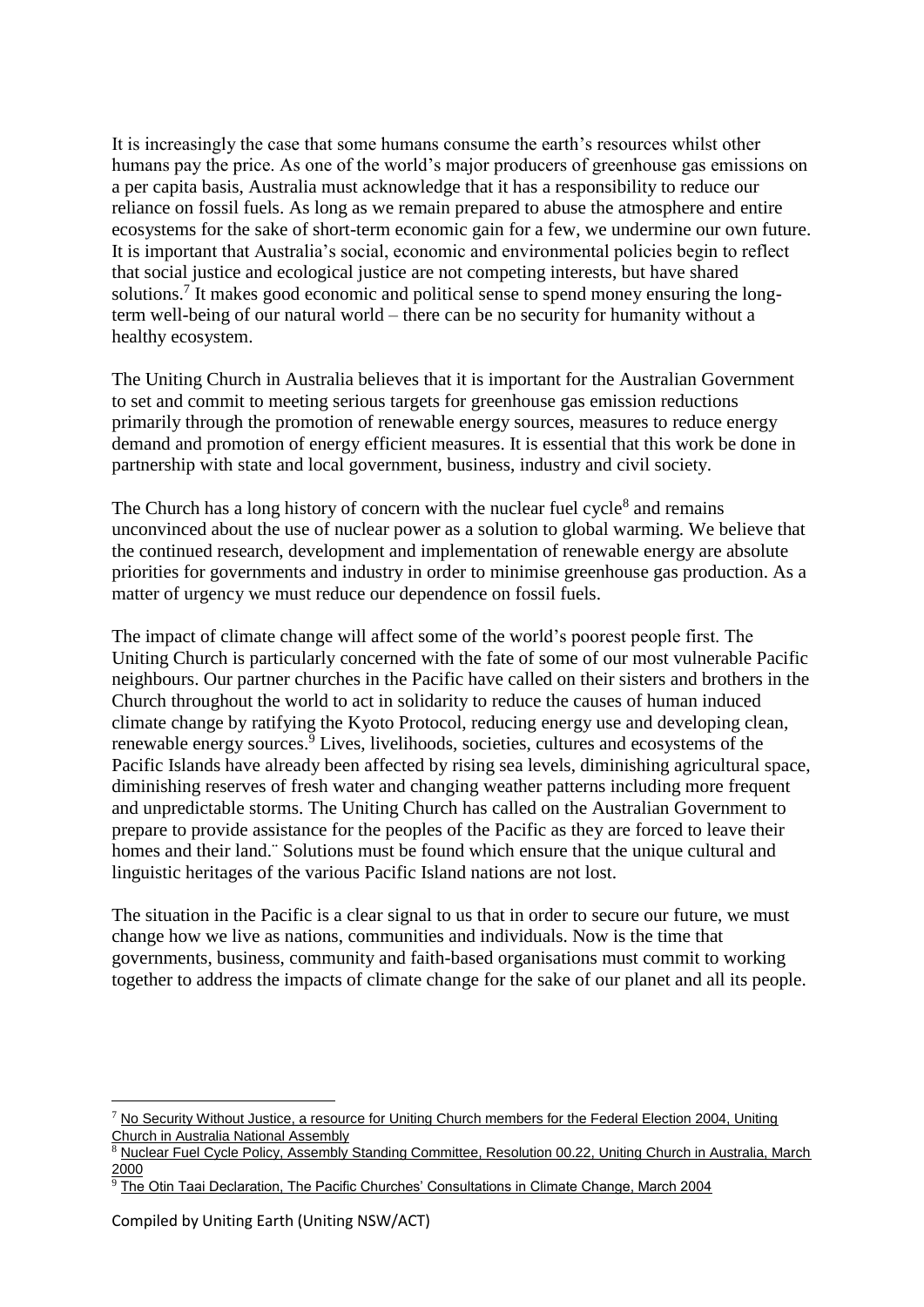### *(#8.) Global Warming and its Impact on Pacific Nations* **ELEVENTH ASSEMBLY, UNITING CHURCH IN AUSTRALIA**

#### **Resolution 06.21.04**

The Assembly resolved:

- a) to reaffirm the decision on the Tenth Assembly (Minute 03.18.01) which called on the Australian Government to ratify the Kyoto Protocols in relation to global warming because of the impact of rising sea levels on the nations of the Pacific; and
- b) to call upon the people of the Uniting Church to adopt lifestyles which have a minimal impact on global warming.

### *(#7.) Tuvalu and the Impact of Global Warming*

### **TENTH ASSEMBLY, UNITING CHURCH IN AUSTRALIA**

#### **Resolution 03.18.01**

#### *The Assembly resolved:*

#### 03.18.01

- (a) (i) to call on the Australian Government to immediately sign and ratify the Kyoto Protocols in relation to global warming, especially because this has affected the nation of Tuvalu and other Pacific countries; (ii) to call on the Australian Government to offer the guarantee of special immigration status to the people of Tuvalu, for immigration to Australia when their nation loses its viability for human habitation;
- (b) to express our solidarity with the Christian Church of Tuvalu in this predicament and to call on our people to remember the people and church of Tuvalu in their prayers.

## *(#6.) May the Land Lie Fallow (Caring for the Earth)*

#### **Assembly Standing Committee Resolution 00.73.02a-d**

00.73.02 "It was resolved to, in the spirit of the Year of Jubilee: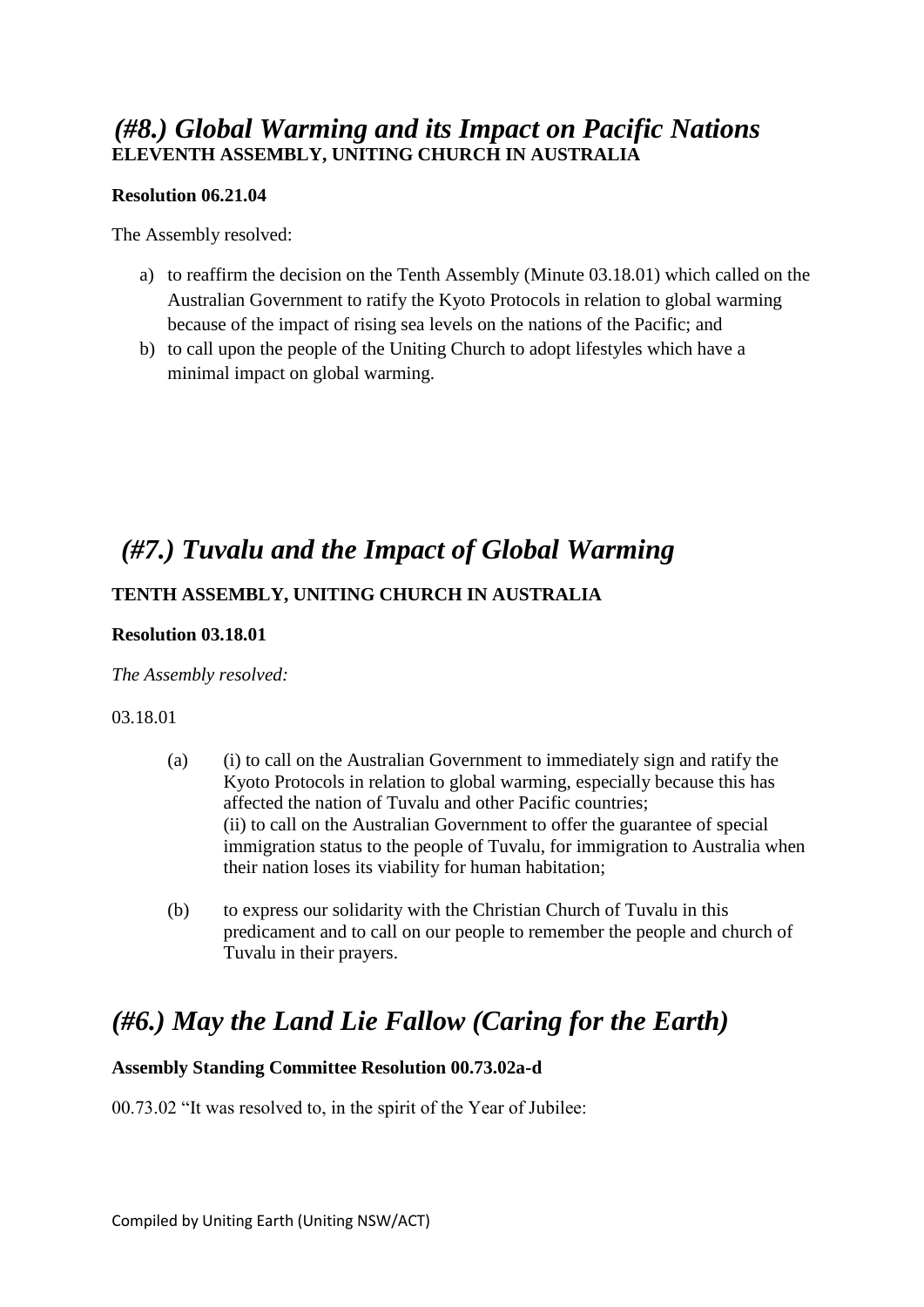a) note its 1991 commitment to the Rights of Nature and Rights of Future Generations (Assembly minute 91.14.18) and affirms that this statement remains as relevant today as when it was first written;

b) acknowledge that we are in a covenant relationship with God, the earth and humanity as described in Genesis 9;

c) confess that both as individuals and as a Church community we have not adequately cared for the earth and as a result dishonoured this covenant;

d) invite congregations to reflect on the Rights of Nature and Rights of Future Generations and consider how to enact this commitment within their local context."

*Source: For a World Reconciled p. 243*

## *(#5.) The Rights of Nature and the Rights of Future Generations*

**SIXTH ASSEMBLY, UNITING CHURCH IN AUSTRALIA**

#### **Resolution 91.14.18**

The Assembly resolved to adopt the statement on the rights of nature and of future generations.

### *Statement: The Rights of Nature and the Rights of Future Generations*

We believe that God, the Creator, upholds human dignity. God has created the human in the divine image. No human authority can take away or contest the dignity thus bestowed upon the human.

We believe that God has blessed humanity and that God's faithfulness endures from generation to generation.

We believe that God loves the divine creation and wills the development of its life. No creature is indifferent in the eyes of God. Each has its dignity and thereby also its right to existence.

The Holy Scriptures attest to God's covenant with the creation. "Behold, I establish my covenant with you and your descendants after you and with every living creature" (Genesis 9:9-10).

In view of the fact that this promise is today being undermined by human lack of moderation, we affirm the inalienable dignity of all humans and call for the recognition and guarantee of human rights throughout the world, we express the conviction that those who live today share responsibility for the ability of future generations to live in dignity, we support the attribution of rights not only to humans but also to nature, God's creation, and we reject the view that animate and inanimate nature are mere objects which stand at the arbitrary disposal of the human.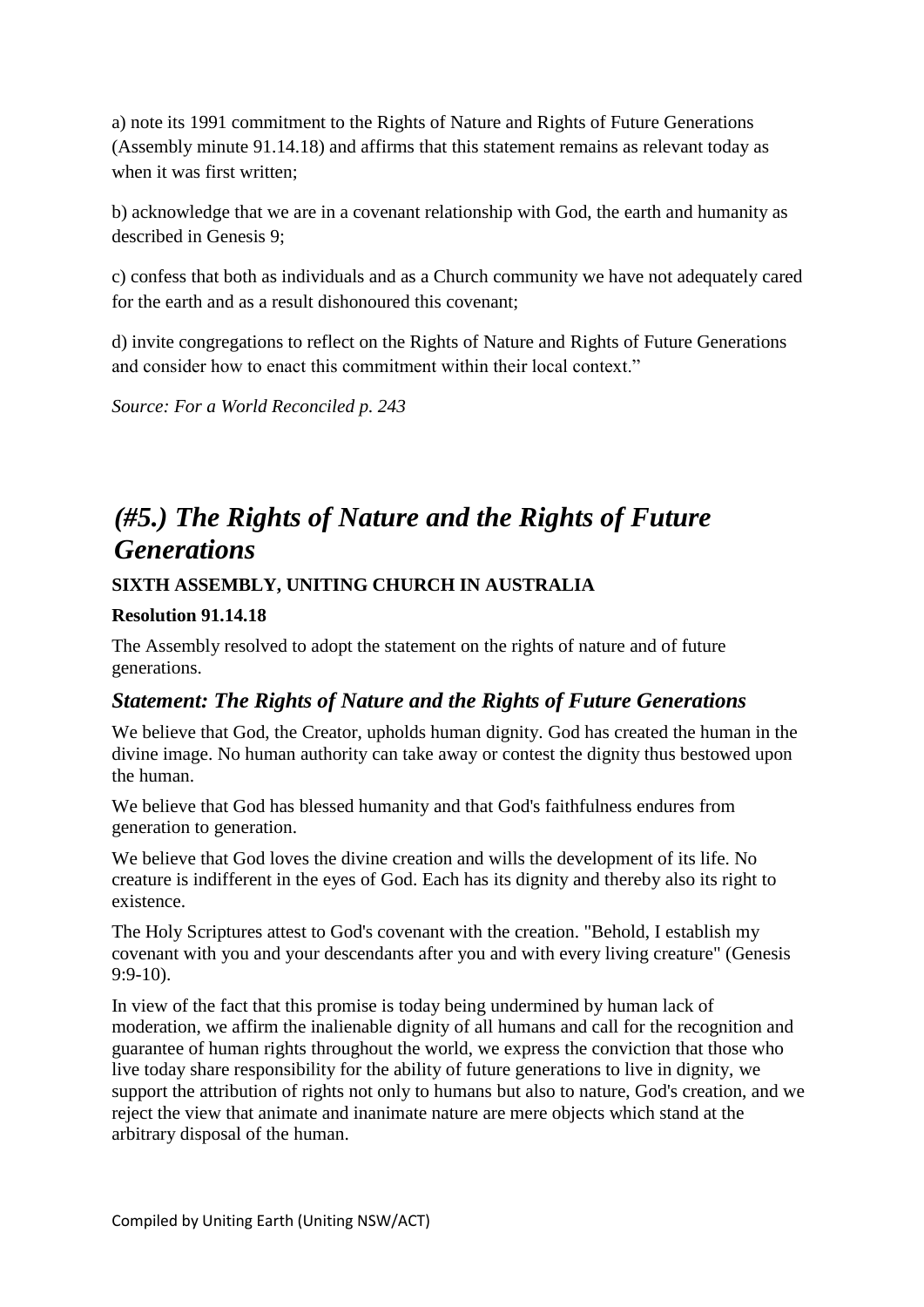We call upon the churches to make room for God's covenant with creation within the realm of law by committing themselves at all levels to recognition of the following "Rights of Future Generations" and "Rights of Nature".

### *A. Rights of Future Generations*

1. Future generations have a right to life.

2. Future generations have a right to an unmanipulated human genetic inheritance, that is, a genetic inheritance not artificially altered by humans.

3. Future generations have a right to a rich plant and animal world, and thereby a right to a life within an abundant nature and to the preservation of multifarious genetic resources.

4. Future generations have a right to healthy air, to an intact ozone layer, and to the sufficient thermal exchange between the earth and space.

5. Future generations have a right to clean and sufficient waters, and, in particular, healthy and sufficient drinking water.

6. Future generations have a right to healthy and fertile soil and to healthy woodland.

7. Future generations have right to substantial reserves of non-(or only very slowly) renewable raw materials and energy sources.

8. Future generations have the right not to be confronted with products and wastes of earlier generations that threaten their health or require excessive expense for protection and control.

9. Future generations have a right to "cultural inheritance", that is, to an encounter with the culture created by earlier generations.

10. Future generations have in general a right to physical living conditions that allow them a humanly dignified existence. In particular, they have a right not to be forced to accept physical alterations deliberately produced by their predecessors that inordinately restrict their individual and collective self-determination in cultural, economic, political, or social respects.

#### *B. Rights of Nature*

1. Nature – animate or inanimate – has a right to existence, that is, to preservation and development.

2. Nature has a right to the protection of its eco-systems, species, and populations in their inter-connectedness.

3. Animate nature has a right to the preservation and development of its genetic inheritance.

4. Organisms have a right to a life fit for their species, including procreation within their appropriate ecosystems.

5. Disturbances of nature require a justification. They are only permissible when the presuppositions of the disturbance are determined in a democratically legitimate process and with respect of the rights of nature; when the interests of the disturbance outweigh the interests of a complete protection of the rights of nature; and when the disturbance is not inordinate. Damaged nature is to be restored whenever and wherever possible.

6. Rare ecosystems, and above all those with an abundance of species, are to be placed under absolute protection. The driving of species to extinction is forbidden.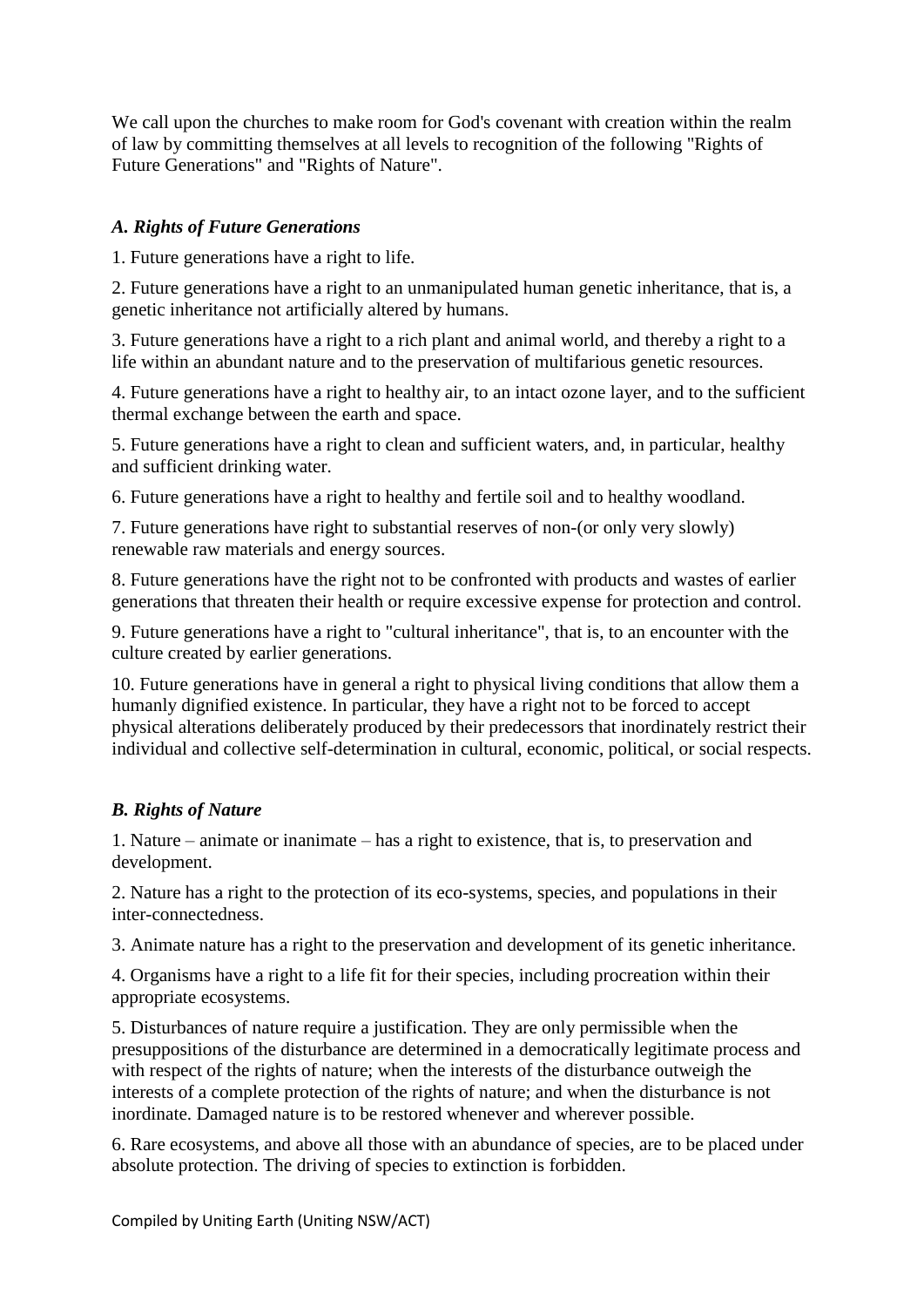We appeal to the United Nations to develop a new Declaration which explicitly protects the rights mentioned above. Simultaneously, we appeal to the individual nations to incorporate these rights into their constitutions and legislation.

# **(#4.) Statement on Nuclear Deterrence, Peace and Disarmament**

### **Assembly Standing Committee Resolution 88.62**

Includes: "God's reconciliation in Jesus Christ is addressed not merely to humans but to all life. The righteous God who redeems sinners is at the same time the God who has created the universe, who sustains it by the power of the Holy Spirit, and who seeks its radical renewal, thus transforming all into healed and peace-filled life.

The implication here is that reconciliation includes the natural environment and therefore requires a special regard for the whole ecological system."

*Source: For a World Reconciled, p 80*

# **(#3.) Statement to the Nation**

### **Australian Bicentennial Year Resolution 88.18**

"We affirm our belief that the natural world is God's creation; good in God's eyes, good in itself, and good in sustaining human life. Recognising the vulnerability of the life and resources of creation, we will work to promote the responsible management, use and occupation of the earth by human societies. We will seek to identify and challenge all structures and attitudes which perpetuate and compound the destruction of creation."

*Source: For a World Reconciled, pp 9-10*

# *(#2.) Uranium Mining and Nuclear Resolutions:*

The Uniting Church has a policy of a moratorium on uranium mining. See:

**Statement on Uranium.** 

**Second Assembly Resolution 79.26 (6)** 

**Uranium**

**Assembly Standing Committee Resolution 85.158**

**Nuclear Fuel Cycle**

**Assembly Standing Committee Resolution 99.30.02**

# **Nuclear Fuel Cycle Policy**

### **Assembly Standing Committee Resolution 00.22**

Includes a resolution (00.22.03) to "adopt the key statement 'The UCA is committed to the development of environmentally benign, renewable energy sources and the cessation of

Compiled by Uniting Earth (Uniting NSW/ACT)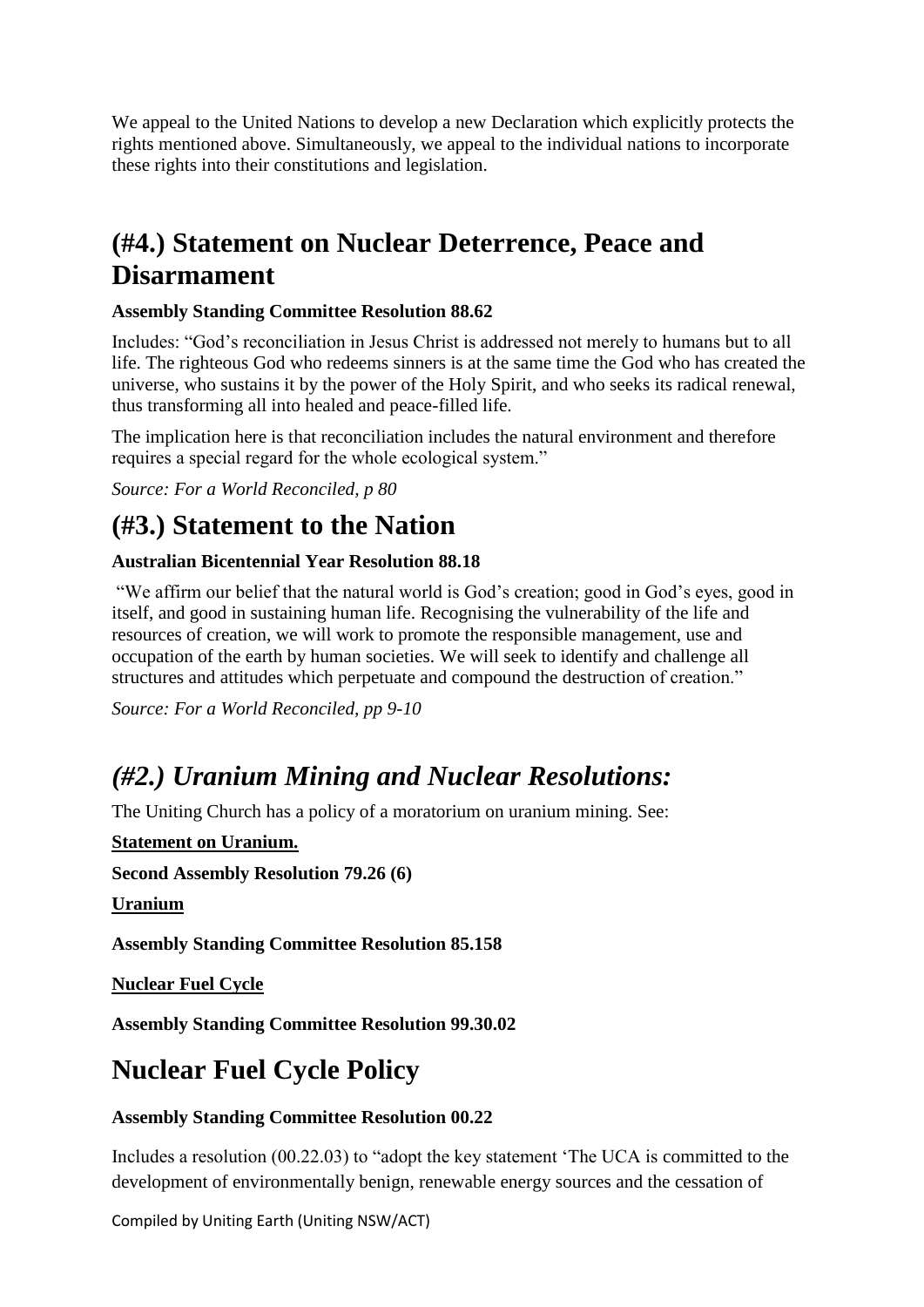uranium mining. Recognising the complexity of the issues we call on individuals, churches, industry and governments to work together to end involvement in the nuclear fuel cycle'.

And to (00.22.05) "encourage individual members, congregations, presbyteries, synods and the Assembly of the Uniting Church to:

- study and reflect on the Policy Statement\*;
- act upon the intent of the Statement by
	- o seeking to reduce energy needs;
	- o investigating and engaging in the use of environmentally benign, renewable sources of energy as quickly as is practicable;
	- o contributing to the 1 per cent fund for Nature and Future Generations; "

\*Including the principles "embodied in the World Alliance of Reformed Churches' document 'Rights of Future Generations – Rights of Nature'" and the principle of "the participation of churches and ecumenical bodies, nationally and internationally, in calling for the responsible care and use of God's creation, and seeking a nuclear-free world".

"00.22.06 request the National Social Responsibility & Justice Agency to:

… set up, promote and administer a 1 per cent fund for Nature and Future Generations. Contributions to this fund shall be voluntary. The purpose of this fund is to:

- fund the preparation of educational resources concerning the nuclear fuel cycle and its impacts;
- fund congregational initiatives in environmentally benign, renewable technologies.
- Fund advocacy related to the nuclear fuel cycle and its impacts;
- Fund advocacy related to research and development of environmentally benign, renewable sources of energy;
- Support Indigenous participation in negotiations relating to issues of the nuclear fuel cycle;

... continue in dialogue with environmental, alternative energy and andti-nuclear organisations…

… seek opportunities for dialogue and common action with agencies of other churches and ecumenical bodies, nationally and internationally, calling for the responsible care and use of God's creation, and seeking a nuclear free world…"

00.22.08 includes "work toward an internationally-agreed self-funding management plan of all fuel and wastes which guarantees the long term protection of people and the environment".

00.22.09 welcomes the Australian Minerals Industry Code for Environmental Management and urges its adoption.